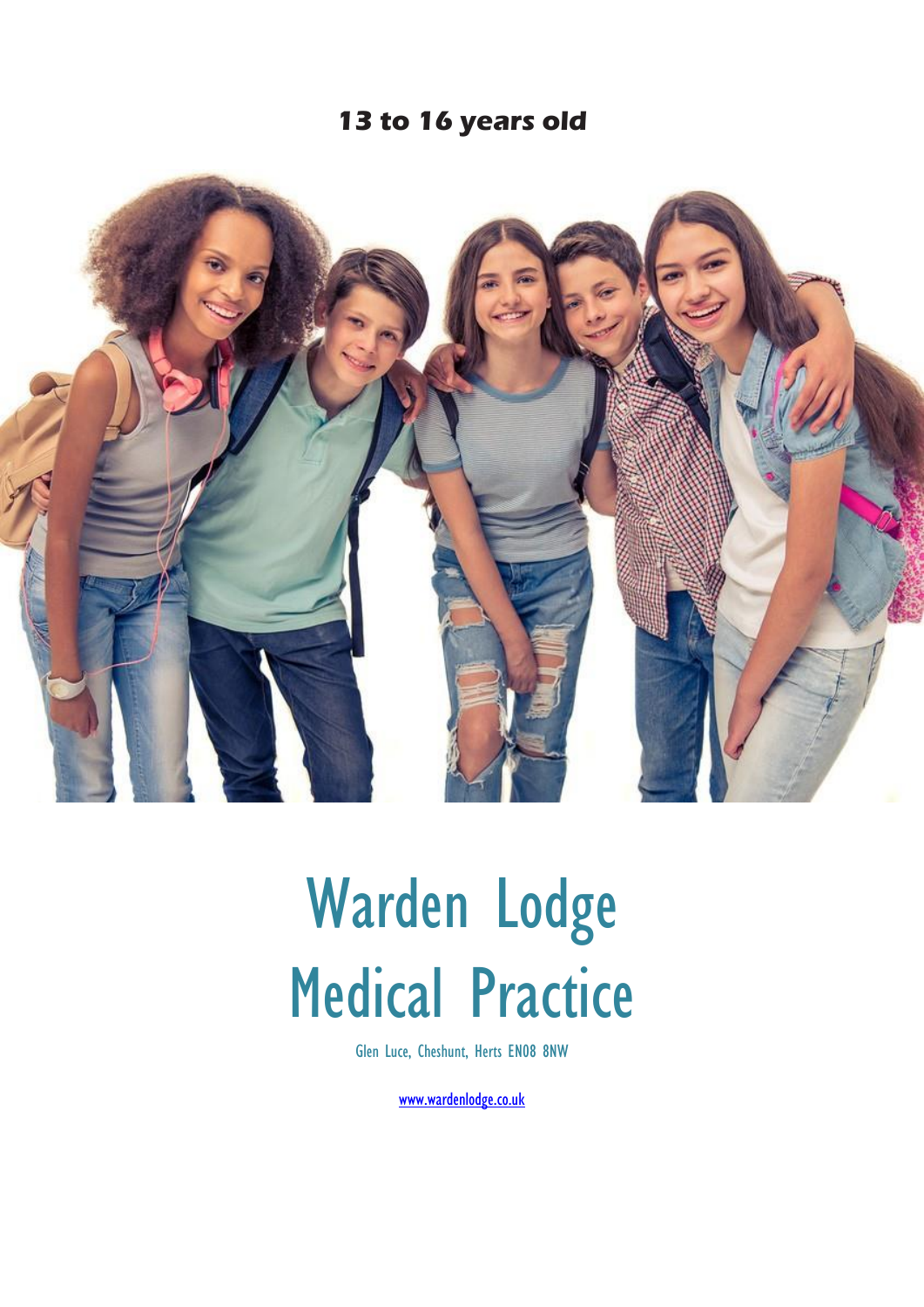# **Some Background**

When you are young, your parents are usually<br>involved in your health care. They may make involved in your health care. They may make decisions for you, and speak to health workers on your behalf. But as you get older you have more rights. You can decide if you want your parents tobe involved or not. This leaflet explains your rights once you are thought to be old enough to make your own decisions about your health care information.

Patients under the age of 16 should normally be accompanied by an adult when seeing a doctor or collecting medicines. However, under certain circumstances, patients below this age may be seen by a doctor, for example, if parents know that the child is at the surgery. Young people may also see aDoctor without parental knowledge to discuss sexual health matters, including contraception.



#### **What does NHS England have to say?**

Children and young people (CYP) up to 18 years old make up one fifth of the UK's population.Improving their health and wellbeing is an investment in future generations and the prosperity of this country. Our ambitions for improving the health and wellbeing of children and young people in England are wide ranging and you can read about our programmes by following the link opposite.

#### **Whois this leaflet for and what's it about?**

This leaflet is for you if you're under 16. It explains that anyone who looks after your health has to keep information about you private. This may be doctors, nurses, pharmacists or other health workers.

The leaflet tells you only about how things work in the health service, not other organisations such as your school or social services. If you want to talk to a health worker about something personal, they must keep this information confidential, even if you are under 16. This may be information about:

- Sex
- Relationships
- Pregnancy
- Contraception
- Drugs & Alcohol
- Feeling Down

Sometimes health workers do need to share information about you to give you good care. They may share information about you with other health workers who are looking after you – for example, health workers at another hospital or clinic if you have agreed to go there. This is to make your care safer, easier and faster.

They will only share information that is needed to give you the best care. If there are particular things that you don't want to be shared, tell your health worker. If they think you are at risk of serious harm or you are in danger, they may have to tell another adult about it to be able to help you. But even then, they shouldtell you they are going to do this and explain who they will tell and why.

Sometimes the law allows the health service to share information about you without you agreeing to it. This would only happen in very serious situations, for example, if you have an illness that puts other people at risk, such as meningitis.



Scan, or click on, a code to go to the web page.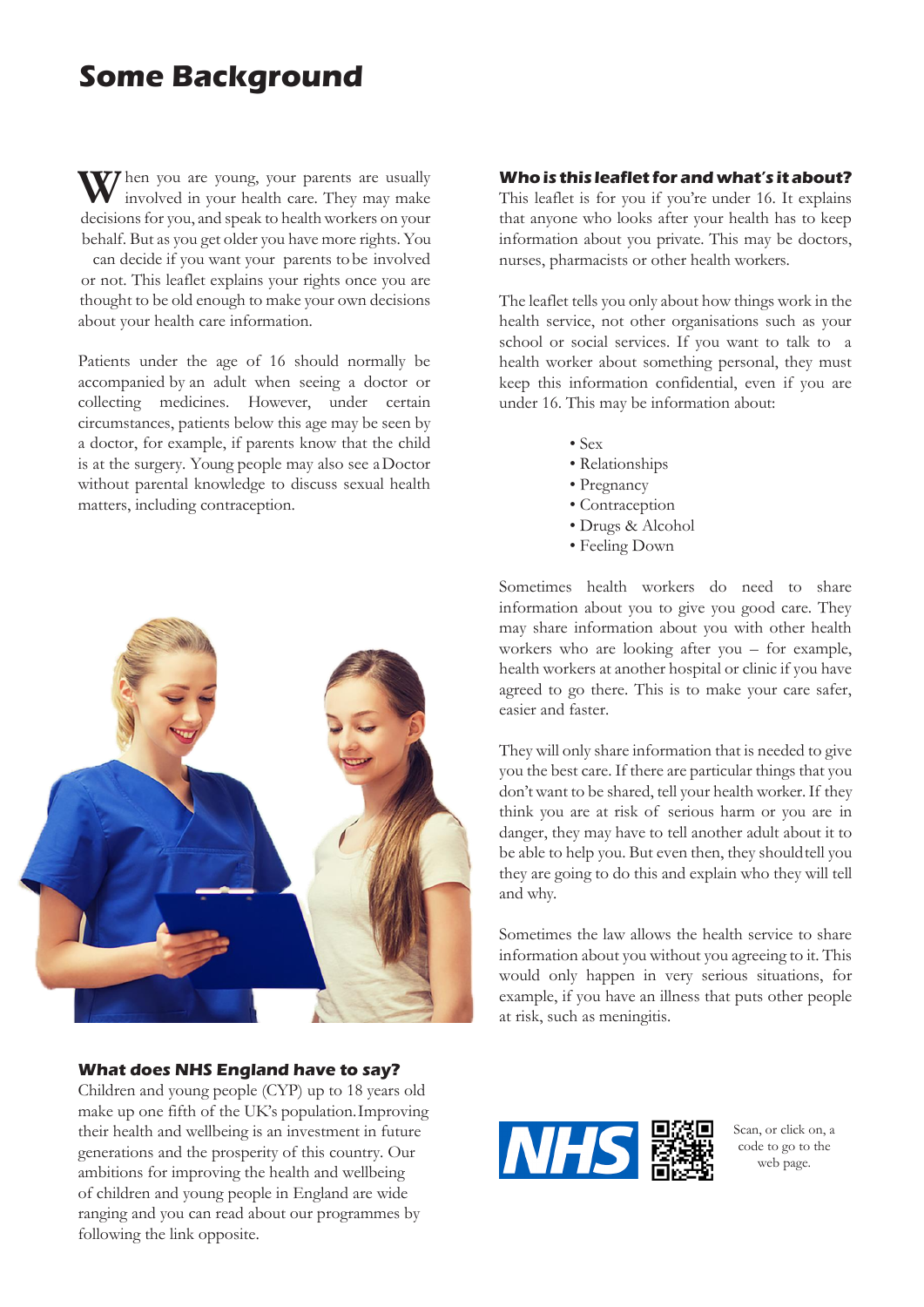# **Getting Help**

#### **How do I get a doctor?**

If you're over the age of 13, you can register with a GP by yourself. You can find a list of other local GP's in your area on the NHS website. If they are accepting new patients, and your address is in their practice area, they will ask you to fill in a registration form. Some GP's also ask to see a proof of identity like apassport or proof of address like a mobile phone bill.

If you're under the age of 13, your parents or carers should register you at a doctor's surgery, but it doesn't have to be same one as them or the rest of your family. If you don't want your parents to know, you can still register by yourself but you might be asked some questions to make sure you're okay.

#### **How do I make an appointment?**

You can make an appointment by calling your GP surgery and speaking to the receptionist or going there in person. The receptionist will probably ask you who the appointment is for and why. This is to make sure that you see the right person at the right time.

If it's something personal then you don't have to tell them why - just say it's for something personal. You can also ask to see a male or female doctor if this would make you feel more comfortable.

#### **Can I see a doctor by myself?**

and might encourage you to tell your parent or carer. But they should try to understand how you feelif you Yes. There is no reason why you can't ask to see the doctor by yourself. They might want to find out why

#### **Can I make appointments without speaking to someone?**

If you're struggling with anxiety or feeling worried, try explaining this when you make the appointment to see if they can help in anyway.

Also, perhaps try to take a trusted friend or family member with you for support. It can take a while to build yourself up to seeing someone, but it's so important because then you'll be able to get help to feel better.

Check out the Doc Ready website which has great advice on preparing yourself for a GP appointment.

#### **What happens if I don't like my doctor?**

Most doctors are great at their job and care about their patients a lot. But, there are times when people either don't get on with or feel uncomfortable with their doctor. You can always ask to see someone else. You may not be able to do this straight away and might have to wait for another appointment, so it's better to say as early as possible.



Doc Ready Find a GP Surgery





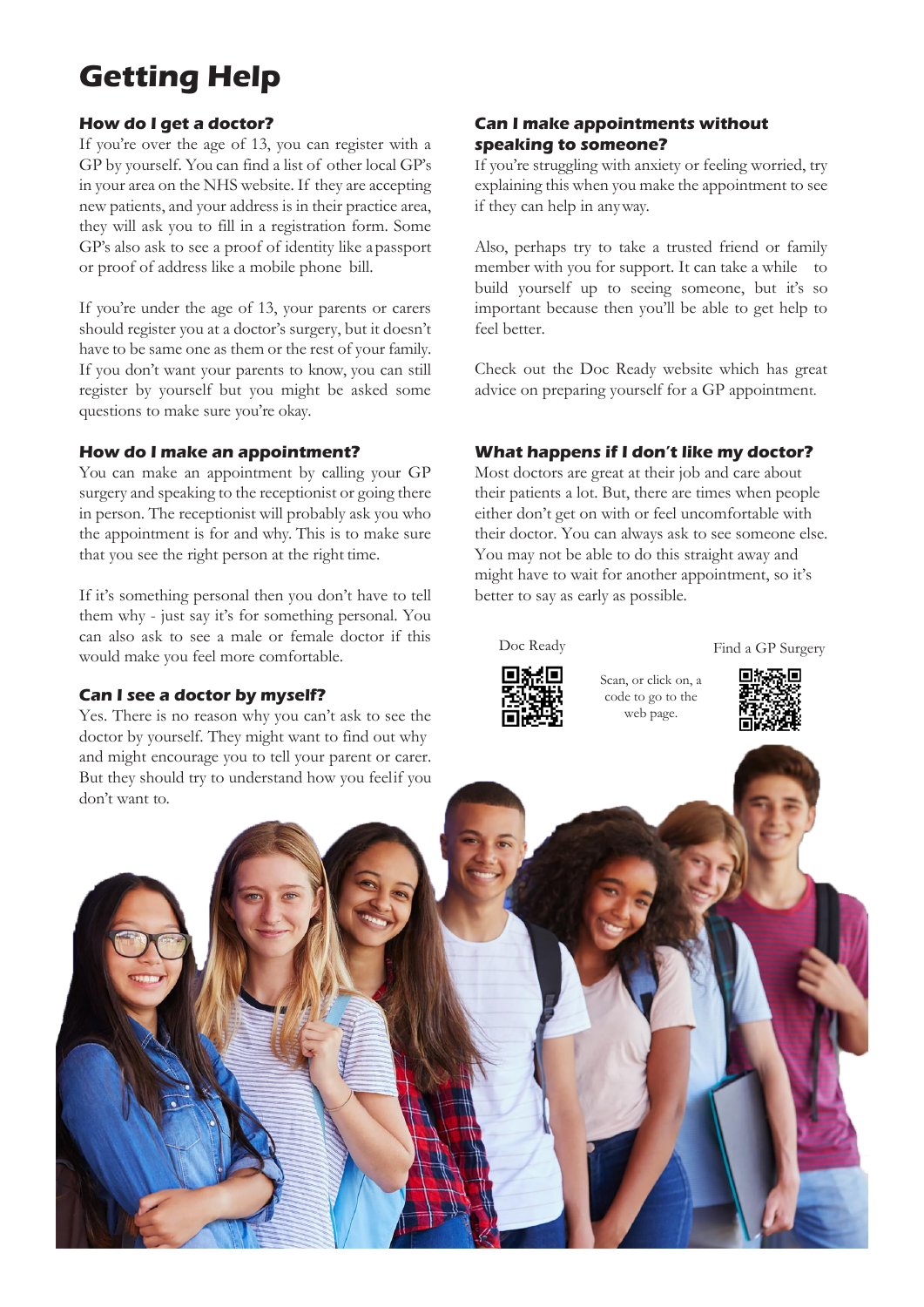# **Confidentiality**

#### **What does confidentiality mean?**

It means keeping information safe and private. The health service keeps all your health information confidential. This includes:

- anything you say
- information someone writes about you, and
- details of any treatment you havehad

You can talk to health workers about anything to do with your health.

#### **Will my parents be given information about me?**

Usually, health workers are not allowed to tell your parents anything you have talked to them about, unless you have agreed to this. But the health worker may suggest that you speak to your parents or an adult you trust. A health worker may want to sendt information to you. If you don't want your parents to see this, you can:

- ask them to post it to a friend's address
- say you'll pick it up, or
- ask them not to send anything.

#### **What if my parents want to look at my health records?**

Your health records include information about your health and any treatment you have had. Your records can be written on paper, held on computer or both. Usually your parents can't see your health records, unless you agree to this. If there's something in your health records that you don't want your parents to see, tell a health worker.

If your doctor doesn't think you can make decisions about your health care, your parents may be allowed to see your health records without you agreeing to it. But this would only happen if the doctor thought it was best for you.

What the NHS says about your health and care records.



Scan, or click on, this code to go to the web page.

#### **Can I see my own health records?**

Yes. You should be able to see your records in a way that you can understand. Any codes or words you don't understand should be explained to you. You may want to know about treatment you've had, or check that information about you is correct.

It's your choice whether to look at your health records. To find out more about seeing your health records, ask to speak to our practice manager.

#### **Who else can see my records?**

If your parent or guardian has been given "proxy access" to your online medical records, then this will be revoked once you reach the age of 16, and you will need to come into the surgery with photo ID if you would like access to Online Services on your own behalf.

Similarly if you have been sharing a mobile phone number or email address, then those details will be removed from your medical record once you are 13 years old. When you are 13 years old and you have your own mobile and email address, please inform us and we will update your records.

Sometimes, people who inspect child protection services may ask to look at the records of young people who have been involved with these services. This is to make sure that children are protected from harm. These inspectors must keep your personal information safe and private, unless they think you are in danger.

#### **What if I'm unhappy about how my information has been kept or used?**

If you think that what you've told a health worker hasn't been kept private or that something in your health records is wrong, please tell one of the health workers who have been involved in your care, or ask your parent or another adult you trust to do this for you.

If you're still unhappy, it's okay to make a complaint. Please ask to speak to your practice manager, who will listen to your complaint and guide you through the process.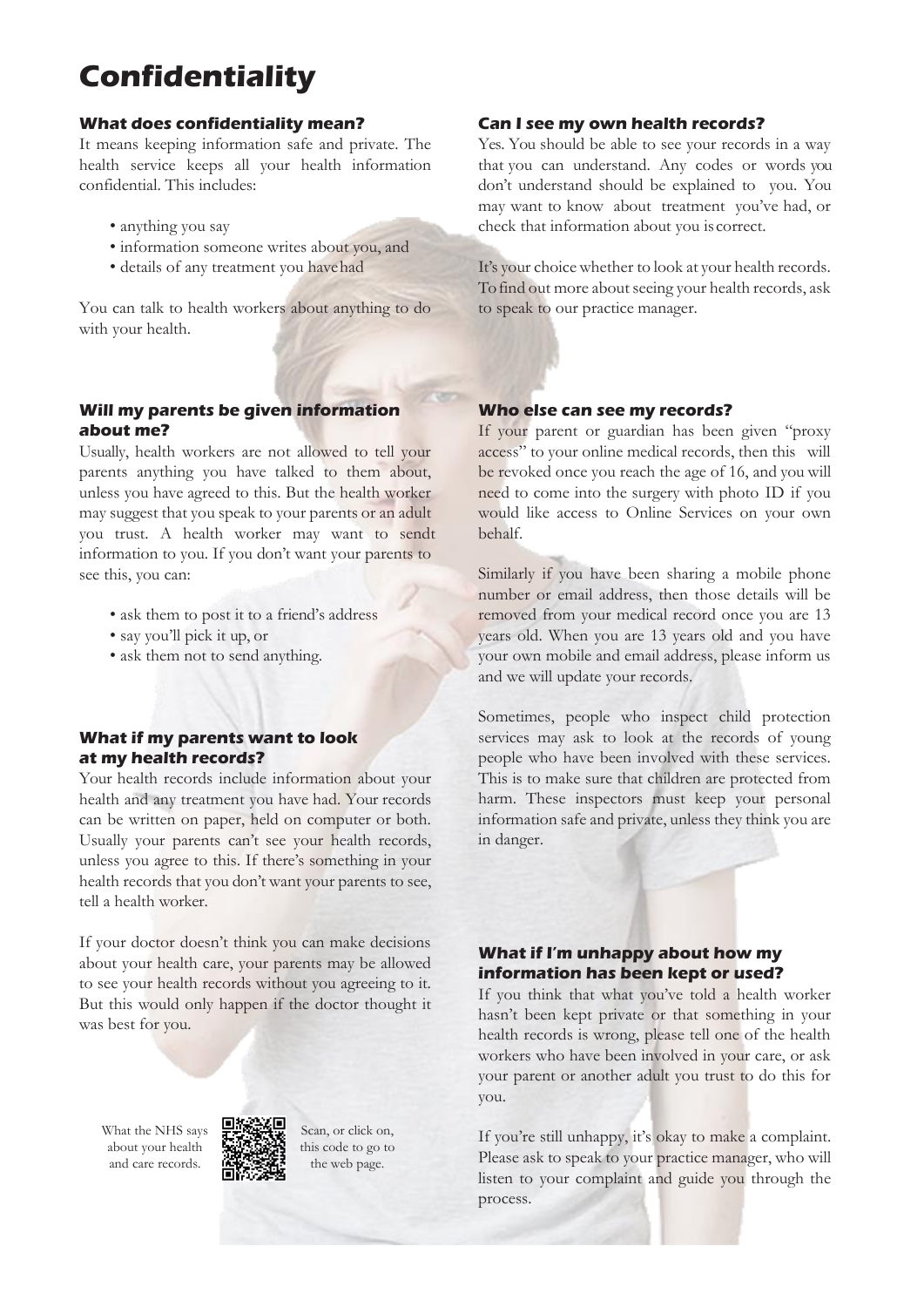## **Contraception**

#### **What is contraception?**

Contraceptive methods protect against pregnancy. If you use contraception correctly, you can have sex without worrying about getting pregnant or getting someone pregnant.

Most methods of contraception won't protect you against catching or passing on a sexually transmitted infection (STI). Condoms are the only method that protects against both STIs and pregnancy. Protect your own and your partner's health by using condoms as well as your chosen method of contraception.

#### **Will they tell my parents?**

Contraception services are free and confidential, including for people under 16 years old. This means the doctor or nurse won't tell your parents or anyone else, as long as they believe you're mature enough to understand the information and decisions involved.

There are strict guidelines for healthcare professionals who work with people under 16. If they believe there's a risk to your safety and welfare, they may decide to tell your parents.

#### **Where to get free contraception**

You can get free contraception and condoms from:

- some GP surgeries talk to your GP or practice nurse
- community contraceptive clinics
- some genitourinary medicine (GUM) clinics
- sexual health clinics these offer contraceptive and STI testing services
- some young people's services

Find your nearest sexual health service, including contraceptive clinics. Many of these places offer information, testing and treatment for STIs, including chlamydia. If you've been exposed to the risk of pregnancy, you may also be at risk of catching an STI.

There are lots of contraceptive methods to choose from. You should use a method that suits you, not just because your friends are using it. Don't be put off if the first method you use isn't quite right for you – you can try another.

What the NHS says what the IVIIS says  $f$   $\theta$   $\theta$   $\theta$   $\theta$  this code to go to about sexual health  $\theta$ 

Scan, or click on,

the web page.